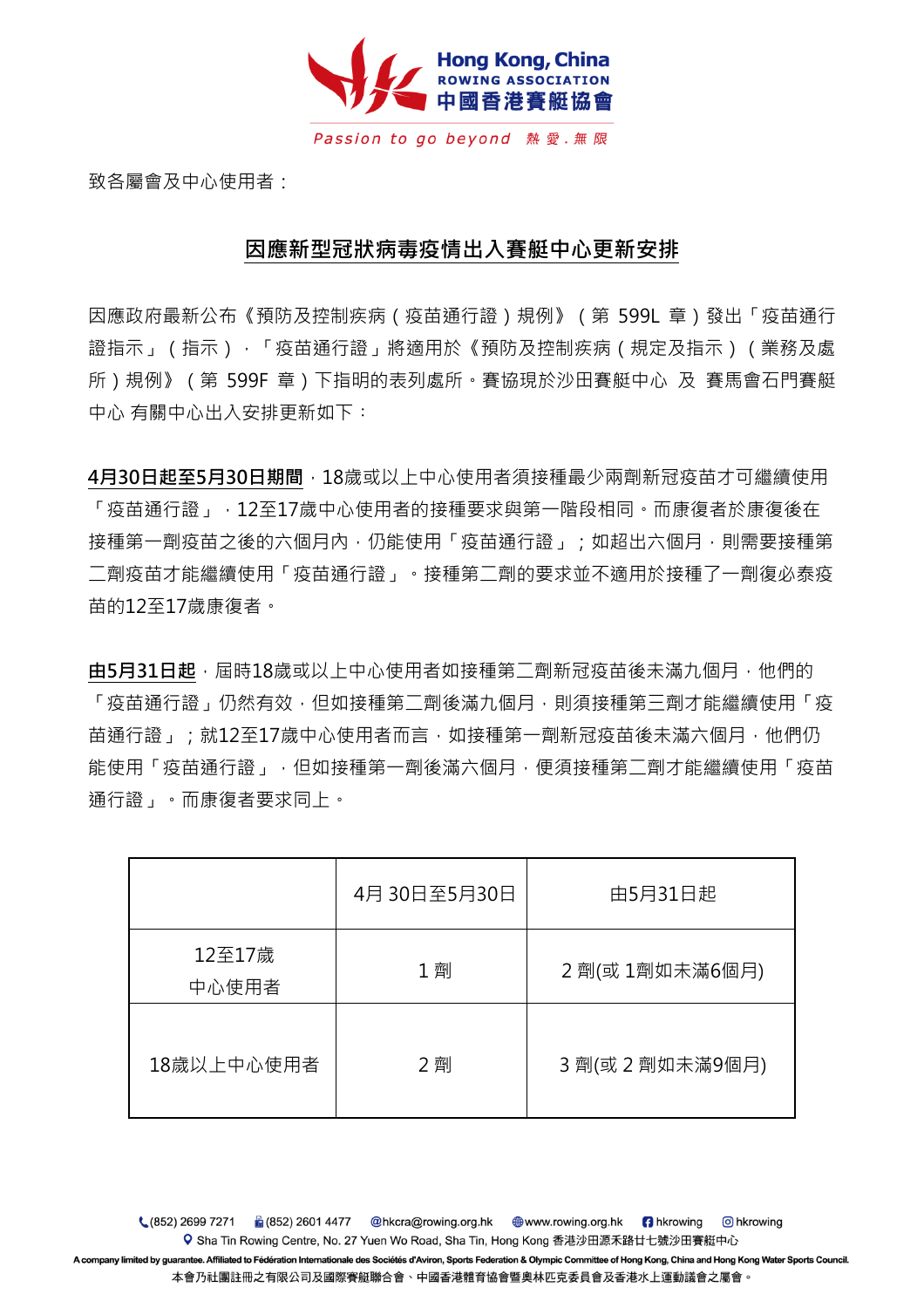

Passion to go beyond 熱愛.無限

|               | 康復滿6個月後須打第一針,並在接種第一針後滿6           |
|---------------|-----------------------------------|
|               | 個月打第二針                            |
| 康復者           |                                   |
| (適用於 12 歳或以上人 | 在康復後未滿6個月的康復者,以及已接種一針復必           |
| $\pm$ )       | 泰(BioNTech)疫苗的 12至 17 歲人士, 可豁免額外接 |
|               | 種要求                               |
|               | *確診前已接種第二或第三針疫苗的康復者,無額外接種要求       |

在「疫苗通行證」的安排下,所有進入中心的人士,均須符合附表所列的新冠疫苗接種要 求,獲豁免情況除外。豁免情況包括:

- (1)12 歲以下的兒童;
- (2)持有「新冠疫苗接種醫學豁免證明書」(豁免證明書)人士;
- (3)純粹購買或領取外賣食物或飲料;
- (4)純粹交付或領取物品;
- (5)進行必需的修理工作;
- (6)接受疫苗接種、診治或指明檢測;
- (7)接受必要的政府服務;
- (8)參與法律程序;或
- (9)具合法權限或合理辯解等情況。

如到訪人士未能出示疫苗接種紀錄、豁免證明書或其他豁免證明, 賽協可拒絕相關人士進入 **中心**。賽協將繼續密切留意有關政府部門對疫情最新發展情況,從而作出相應的措施。在此 困難時刻,希望各位能體諒及遵守上述指引,並通知你相識的中心使用者,共同保持警惕, 攜手對抗疫情。

如對上述安排有任何問題,請致電 2699-7271 與職員聯絡。

感謝您的關注及合作。



中國香港賽艇協會 2022 年 5 月 4 日

■ (852) 2601 4477 @hkcra@rowing.org.hk ⊕ www.rowing.org.hk ■ hkrowing (852) 2699 7271 o hkrowing Q Sha Tin Rowing Centre, No. 27 Yuen Wo Road, Sha Tin, Hong Kong 香港沙田源禾路廿七號沙田賽艇中心

A company limited by guarantee. Affiliated to Fédération Internationale des Sociétés d'Aviron, Sports Federation & Olympic Committee of Hong Kong, China and Hong Kong Water Sports Council. 本會乃社團註冊之有限公司及國際賽艇聯合會、中國香港體育協會暨奧林匹克委員會及香港水上運動議會之屬會。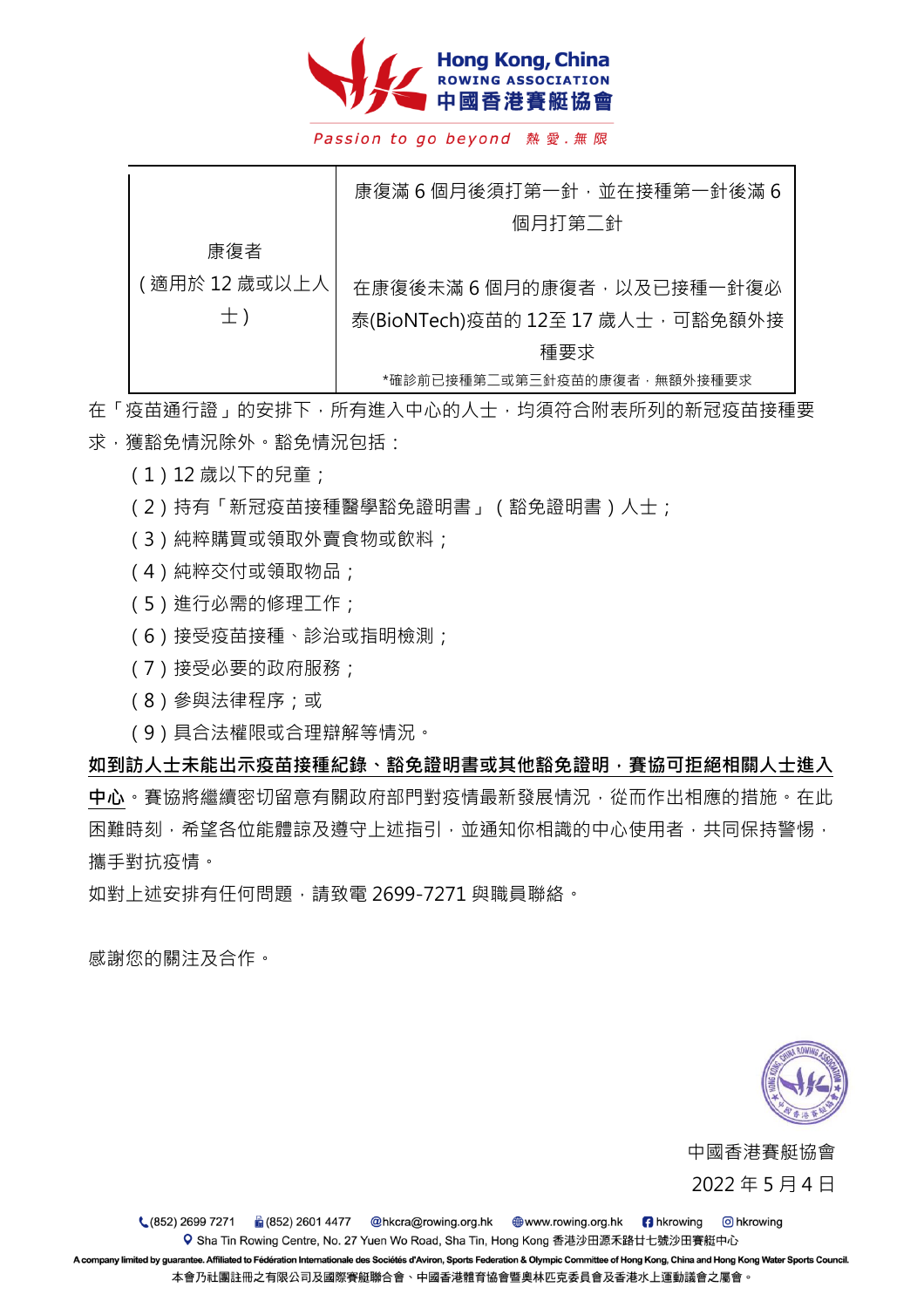

4 May 2022

Dear All affiliated Clubs and Centre Users,

## **Updated Arrangements of Entering Rowing Centres under the COVID-19 Pandemic**

In view of the Government's recent announcement on "Vaccine Pass direction" (the Direction) in accordance with the Prevention and Control of Disease (Vaccine Pass) Regulation (Cap. 599L) which provides that the Vaccine Pass will be applicable to scheduled premises specified in the Direction under the Prevention and Control of Disease (Requirements and Directions) (Business and Premises) Regulation (Cap. 599F).

Hence, the Association will update the measures for accessing the rowing centres at Sha Tin Rowing Centre (STRC) and Jockey Club Shek Mun Rowing Centre (JCSMRC) as follows: -

**From 30 April to 30 May 2022.** Users aged 18 or above are required to receive at least two doses of COVID-19 vaccine to continue to use the Vaccine Pass. The vaccination requirement for users aged 12 to 17 remains the same as in the first stage. From April 30 onward, the recovered persons can still use Vaccine Pass after recovery and within six months after receiving the first vaccine dose. If more than six months have passed, they would need to receive the second dose in order to continue using Vaccine Pass. The second dose vaccination requirement is not applicable to recovered persons aged 12 to 17 who received the Comirnaty vaccine as the first dose.

**From 31 May 2022.** By then, if users aged 18 or above have received their second dose of COVID-19 vaccine for less than nine months, their Vaccine Pass remains valid. However, if they have received their second dose for at least nine months, then they would need to receive a third dose to continue to use the Vaccine Pass.

For users aged 12 to 17, if they have received their first dose of COVID-19 vaccine for less than six months, they can still use the Vaccine Pass. Yet, if they have received their first dose for at least six months, they are required to receive a second dose to continue to use the Vaccine Pass. Same requirement for second stage applies on recovered persons.